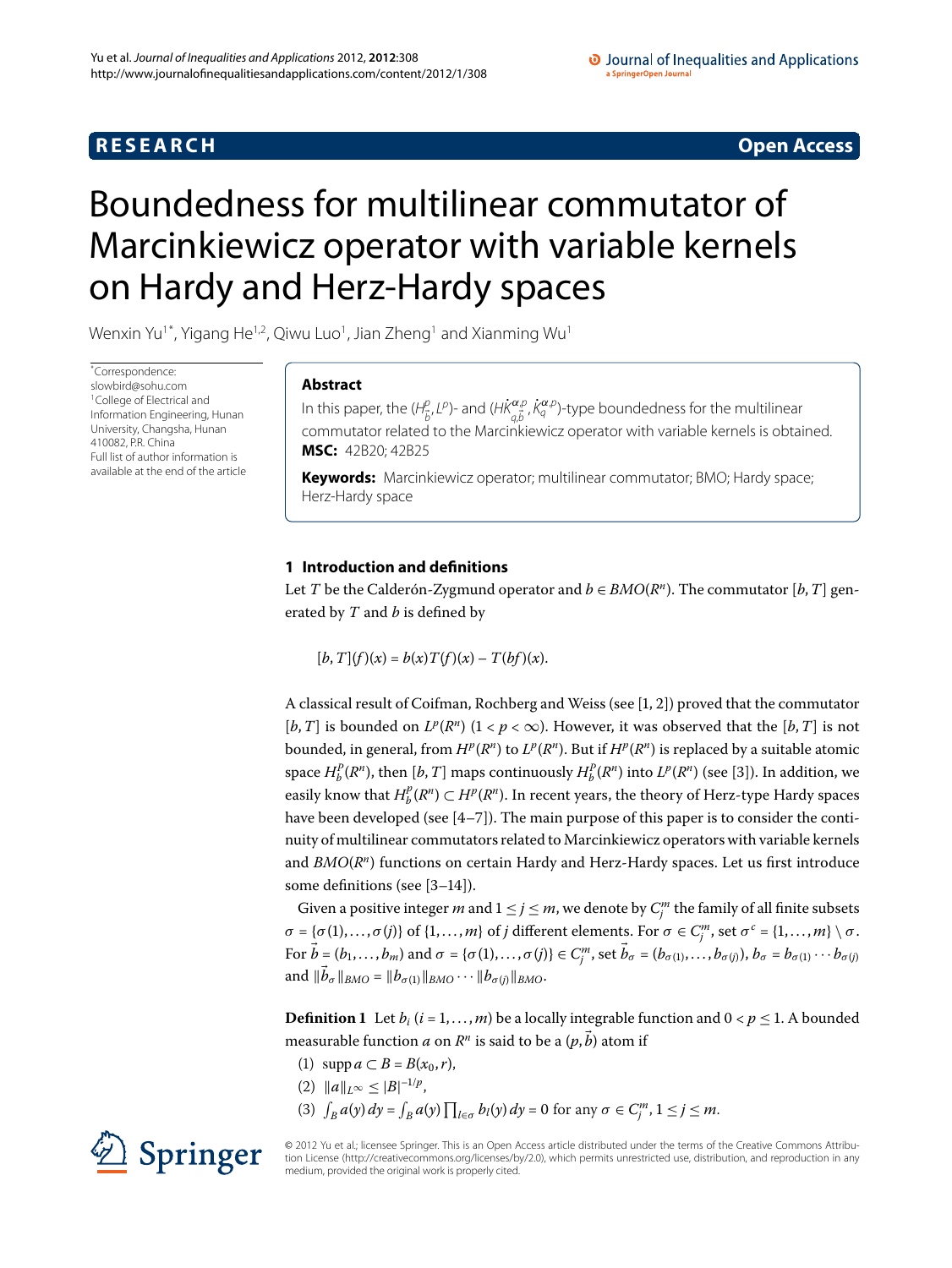A temperate distribution  $f$  is said to belong to  $H^p_{\vec{b}}(R^n)$  if, in the Schwartz distribution sense, it can be written as

$$
f(x)=\sum_{j=1}^{\infty}\lambda_j a_j(x),
$$

where every  $a_j$  is  $(p, b)$  atom,  $\lambda \in C$  and  $\sum_{j=1}^{\infty} |\lambda|^p < \infty$ . Moreover,  $||f||_{H^p_{\vec{b}}(R^n)} \approx$  $(\sum_{j=1}^{\infty} |\lambda_j|^p)^{1/p}.$ 

Given a set  $E \subset R^n$ , the characteristic function of *E* is defined by  $\chi_E$ . Let  $B_k = \{x \in R^n :$  $|x| \le 2^k$  and  $C_k = B_k \setminus B_{k-1}$  and  $\chi_k = \chi_{B_k}$ ,  $k \in \mathbb{Z}$ .

**Definition 2** Let  $0 < p, q < \infty, \alpha \in R$ . For  $k \in Z$ , set  $B_k = \{x \in R^n : |x| \leq 2^k\}$  and  $C_k = B_k \setminus R$ *B<sub>k–1</sub>*. Denote by  $χ_k$  the characteristic function of  $C_k$  and by  $χ_0$  the characteristic function of  $B_0$ .

() The homogeneous Herz space is defined by

$$
\dot{K}_q^{\alpha,p}\big(R^n\big)=\big\{f\in L^q_{\text{loc}}\big(R^n\setminus\{0\}\big):\|f\|_{\dot{K}_q^{\alpha,p}}<\infty\big\},\
$$

where

$$
\|f\|_{\dot{K}_q^{\alpha,p}}=\left[\sum_{k=-\infty}^{\infty}2^{k\alpha p}\|f\chi_k\|_{L^q}^p\right]^{1/p}.
$$

<span id="page-1-0"></span>(2) The nonhomogeneous Herz space is defined by

$$
K_q^{\alpha,p}(R^n) = \big\{f \in L^q_{\text{loc}}(R^n) : ||f||_{K_q^{\alpha,p}} < \infty \big\},\
$$

where

$$
\|f\|_{K_q^{\alpha,p}}=\left[\sum_{k=1}^{\infty}2^{k\alpha p}\|f\chi_k\|_{L^q}^p+\|f\chi_0\|_{L^q}^p\right]^{1/p}.
$$

**Definition 3** Let  $\alpha \in R$ ,  $1 < q < \infty$ ,  $0 < \alpha < n(1-1/q)$ ,  $b_i \in BMO(R^n)$ ,  $1 \le i \le m$ . A function *a* on  $R^n$  is called a central ( $\alpha, q, b$ )-atom (or a central ( $\alpha, q, b$ )-atom of restrict type) if

- (1) supp  $a \subset B = B(0, r)$  (or for some  $r \ge 1$ ),
- (2)  $||a||_{L^q} \leq |B|^{-\alpha/n}$ ,
- (3)  $\int_B a(x) dx = \int_B a(x) \prod_{l \in \sigma} b_l(x) dx = 0$  for any  $\sigma \in C_j^m$ ,  $1 \le j \le m$ .

A temperate distribution *f* is said to belong to  $H\dot{K}^{\alpha,p}_{q,\vec{b}}(R^n)$  (or  $H\dot{K}^{\alpha,p}_{q,\vec{b}}(R^n)$ ) if it can be written as  $f = \sum_{j=-\infty}^{\infty} \lambda_j a_j$  (or  $f = \sum_{j=0}^{\infty} \lambda_j a_j$ ), in the Schwartz distribution sense, where  $a_j$ is a central ( $\alpha$ , $q$ , $\acute{b}$ )-atom (or a central ( $\alpha$ , $q$ , $\acute{b}$ )-atom of restrict type) supported on  $B(0,2^j)$ and <sup>∞</sup> –<sup>∞</sup> |*λj*| *<sup>p</sup>* < ∞ (or <sup>∞</sup> *<sup>j</sup>*= |*λj*| *<sup>p</sup>* < ∞). Moreover, *f HK*˙ *<sup>α</sup>*,*<sup>p</sup> q*,*b*- (or *f HKα*,*<sup>p</sup> q*,*b*- ) ≈ ( *<sup>j</sup>* |*λj*| *p*) /*<sup>p</sup>*.

**Definition 4** Let  $\Omega$  be homogeneous of degree zero on  $R^n$  such that  $\omega_r(\delta)$  is defined

$$
\omega_r(\delta) = \sup_{|\rho| < \delta} \left( \int_{S^{n-1}} \left| \Omega(\rho \acute{x}) - \Omega(\acute{x}) \right|^r d\sigma(\acute{x}) \right)^{1/r},
$$

where  $|\rho| = \sup_{\hat{x} \in S^{n-1}} |\rho \hat{x} - \hat{x}|$ .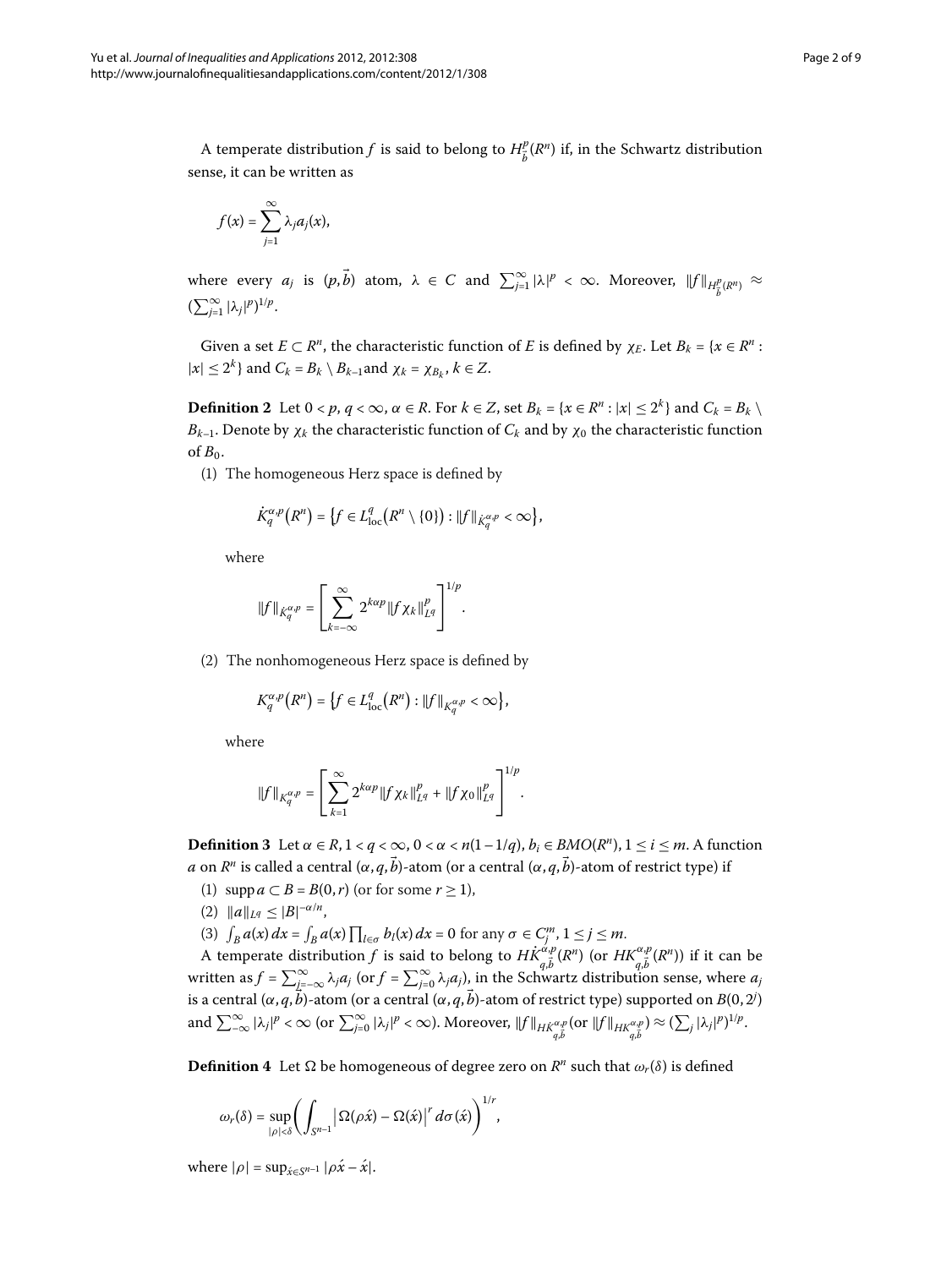If  $\int_0^1$  $\int_0^{1} \frac{\omega_r(\delta)}{\delta} d\delta$  < ∞, we say Ω(*x*) satisfied *L<sup>r</sup>*-*Dini* condition.

**Definition 5** Let  $0 < \epsilon < n$ ,  $0 < \gamma \leq 1$  and  $\Omega$  be homogeneous of degree zero on  $R^n$  such that  $\int_{S^{n-1}} \Omega(x') d\sigma(x') = 0$ . Assume that  $\Omega \in Lip_\gamma(S^{n-1})$ , that is, there exists a constant  $M >$ 0 such that for any  $x, y \in S^{n-1}$ ,  $|\Omega(x) - \Omega(y)| \le M|x - y|^{\gamma}$ . The Marcinkiewicz multilinear commutator is defined by

$$
\mu_{\epsilon}^{\tilde{b}}(f)(x)=\left(\int_0^{\infty}\left|F_t^{\tilde{b}}(f)(x)\right|^2\frac{dt}{t^3}\right)^{1/2},
$$

where

$$
F_t^{\tilde{b}}(f)(x)=\int_{|x-y|\leq t}\frac{\Omega(x-y)}{|x-y|^{n-1-\epsilon}}\left[\prod_{j=1}^m\big(b_j(x)-b_j(y)\big)\right]f(y)\,dy.
$$

Set

$$
F_t(f)(x)=\int_{|x-y|\leq t}\frac{\Omega(x-y)}{|x-y|^{n-1-\epsilon}}f(y)\,dy,
$$

we also define that

$$
\mu_{\epsilon}(f)(x) = \left(\int_0^{\infty} \left|F_t(f)(x)\right|^2 \frac{dt}{t^3}\right)^{1/2},
$$

which is the Marcinkiewicz operator (see  $[9, 13, 14]$  $[9, 13, 14]$  $[9, 13, 14]$  $[9, 13, 14]$  $[9, 13, 14]$ ).

### **2 Theorems and proofs**

We begin with three preliminary lemmas.

**Lemma 1** (see [12]) *Let*  $1 < r < \infty$ ,  $b_i \in BMO(R^n)$  for  $j = 1, ..., k$  and  $k \in N$ . Then we have

$$
\frac{1}{|Q|}\int_{Q}\prod_{j=1}^{k}|b_{j}(y)-(b_{j})_{Q}|dy\leq C\prod_{j=1}^{k}\|b_{j}\|_{BMO(R^{n})}
$$

*and*

<span id="page-2-0"></span>
$$
\left(\frac{1}{|Q|}\int_{Q}\prod_{j=1}^{k}|b_{j}(y)-(b_{j})_{Q}|^{r} dy\right)^{1/r}\leq C\prod_{j=1}^{k}\|b_{j}\|_{BMO(R^{n})}.
$$

**Lemma 2** (see [14[\]](#page-8-7)) Let  $0 < \epsilon < n$ ,  $1 < s < n/\epsilon$  and  $1/r = 1/s - \epsilon/n$ . Then  $\mu_{\epsilon}^{b}$  is bounded from  $L^s(R^n)$  *to*  $L^r(R^n)$ .

**Lemma 3** (see [15[\]](#page-8-11)) *Let*  $0 < \mu < n$ ,  $\Omega(x, z) \in L^{\infty}(R^n)$  *satisfy*  $L^r(S^{n-1})$  ( $r \ge 1$ ) *conditions*, *that is*, *there exists a constant*  $0 < a_0 < 1/2$  *such that for*  $|y_0| < a_0 R$ ,

$$
\left(\int_{R<|x|<2R}\left|\frac{\Omega(x,x-y)}{|x-y|^{n-\mu}}-\frac{\Omega(x,x)}{|x-y|^{n-\mu}}\right|^{r}dx\right)^{1/r}\leq CR^{n/r-(n-\mu)}\left(\frac{|y|}{R}+\int_{|y|/2R}^{|y|/R}\frac{\omega_{r}(\delta)}{\delta}d\delta\right).
$$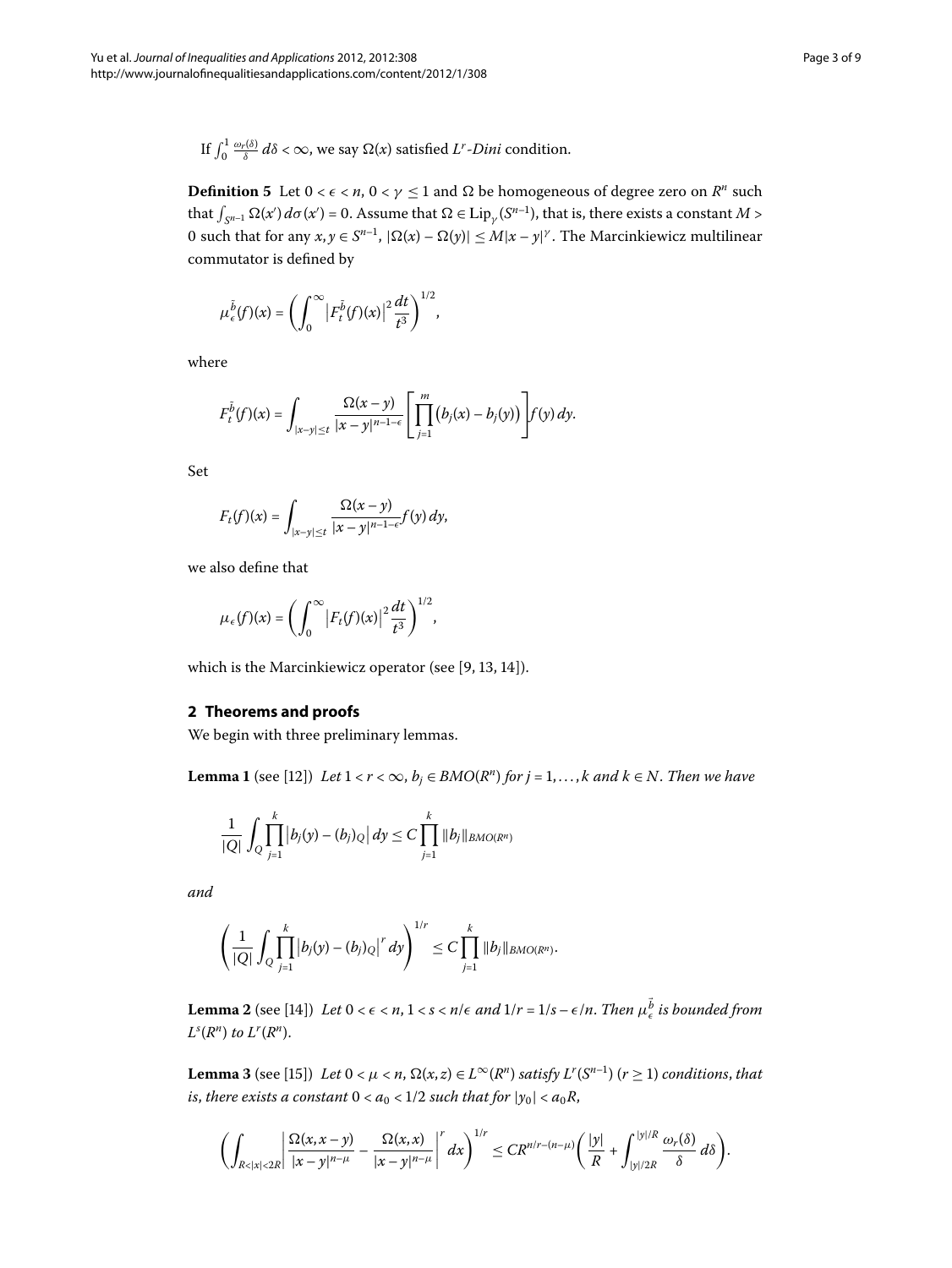<span id="page-3-0"></span>**Theorem 1** Let  $0 \le \epsilon \le n$ ,  $n/(n+1/2-\epsilon) < q \le 1$ ,  $1/q = 1/p - \epsilon/n$ ,  $b = (b_1, \ldots, b_m)$ ,  $b_i \in BMO$ ,  $1 \leq i \leq m$ . Then  $\mu_{\epsilon}^{\overline{b}}$  is bounded from  $H_{\overline{b}}^p(R^n)$  to  $L^q(R^n)$ .

*Proof* It suffices to show that there exists a constant  $C$  > 0 such that for every  $(p,b)$  atom *a*,

$$
\|\mu_{\epsilon}^{\vec{b}}(a)\|_{L^q}\leq C.
$$

Let *a* be a  $(p, b)$  atom supported on a ball  $B = B(x_0, 2d)$ . We write

$$
\int_{R^n} \left| \mu_{\epsilon}^{\vec{b}}(a)(x) \right|^q dx = \int_{|x-x_0| \leq 2d} \left| \mu_{\epsilon}^{\vec{b}}(a)(x) \right|^q dx + \int_{|x-x_0| > 2d} \left| \mu_{\epsilon}^{\vec{b}}(a)(x) \right|^q dx = I + II.
$$

For *I*, taking  $r, s > 1$  with  $q < s < n/\epsilon$  and  $1/r = 1/s - \epsilon/n$ , by Hölder's inequality and the  $(L^s, L^r)$ -boundedness of  $\mu_{\epsilon}^b$ , we get

$$
I \leq C \|\mu_{\epsilon}^{\vec{b}}(a)\|_{L^r}^q |B(x_0, 2d)|^{1-q/r} \leq C \|a\|_{L^s}^q |B|^{1-q/r} \leq C |B|^{-q/p+q/s+1-q/r} \leq C.
$$

For *II*, denoting  $\lambda = (\lambda_1, ..., \lambda_m)$  with  $\lambda_i = (b_i)_B$ ,  $1 \le i \le m$ , where  $(b_i)_B = |B(x_0, 2d)|^{-1} \times$  $\int_{B(x_0,2d)} b_i(x) dx$ , by Hölder's inequality and the vanishing moment of *a*, we get

$$
II \leq \left[ \int_0^{|x-x_0|+2d} \left| \int_{|x-y| < t} \prod_{j=1}^m (b_j(x) - b_j(y)) a(y) \frac{\Omega(x, x - y)}{|x-y|^{n-1-\epsilon}} dy \right|^2 \frac{dt}{t^3} \right]^{1/2}
$$
  
+ 
$$
\left[ \int_{|x-x_0|+2d}^{\infty} \left| \int_{|x-y| < t} \prod_{j=1}^m (b_j(x) - b_j(y)) a(y) \frac{\Omega(x, x - y)}{|x-y|^{n-1-\epsilon}} dy \right|^2 \frac{dt}{t^3} \right]^{1/2}
$$
  
=  $\Pi_1 + \Pi_2.$ 

Note that  $|x - y| \sim |x - x_0| \sim |x - x_0| + 2d$  for  $|x - x_0| > 2d$ , *y* ∈ *B*. For  $1/t + 1/r = 1$ , we have

$$
II_{1} \leq C \int_{R^{n}} \left( \int_{|x-y|}^{|x-x_{0}|+2d} \frac{dt}{t^{3}} \right)^{1/2} \prod_{j=1}^{m} |b_{j}(x)-b_{j}(y)| |a(y)| \frac{|\Omega(x,x-y)|}{|x-y|^{n-1-\epsilon}} dy
$$
  
\n
$$
\leq C \int_{R^{n}} \left| \frac{1}{|x-y|^{2}} - \frac{1}{(|x-x_{0}|+2d)^{2}} \right|^{1/2} \prod_{j=1}^{m} |b_{j}(x)-b_{j}(y)| |a(y)| \frac{|\Omega(x,x-y)|}{|x-y|^{n-1-\epsilon}} dy
$$
  
\n
$$
\leq C \int_{R^{n}} \prod_{j=1}^{m} |b_{j}(x)-b_{j}(y)| |a(y)| \frac{|\Omega(x,x-y)|}{|x-y|^{n-1-\epsilon}} \frac{|y-x_{0}|^{1/2}}{|x-x_{0}|^{3/2}} dy
$$
  
\n
$$
\leq C \int_{R^{n}} \prod_{j=1}^{m} |b_{j}(x)-b_{j}(y)| |a(y)| \frac{|\Omega(x,x-y)|}{|x-x_{0}|^{n+1/2-\epsilon}} |y-x_{0}|^{1/2} dy
$$
  
\n
$$
\leq C \sum_{j=1}^{m-1} \sum_{\sigma \in C_{j}^{m}} \frac{1}{|x-x_{0}|^{n+1/2-\epsilon}} \left( \int_{B} |(\vec{b}(y)-\lambda)_{\sigma}c| |a(y)| |\Omega(x,x-y)| |y-x_{0}|^{1/2} dy \right)
$$
  
\n
$$
\times |(\vec{b}(x)-\lambda)_{\sigma}|
$$
  
\n
$$
\leq C \sum_{j=1}^{m-1} \sum_{\sigma \in C_{j}^{m}} \frac{1}{|x-x_{0}|^{n+1/2-\epsilon}} \left( \int_{B} (|(\vec{b}(y)-\lambda)_{\sigma}c| |a(y)| |y-x_{0}|^{1/2})^{t} dy \right)^{1/t}
$$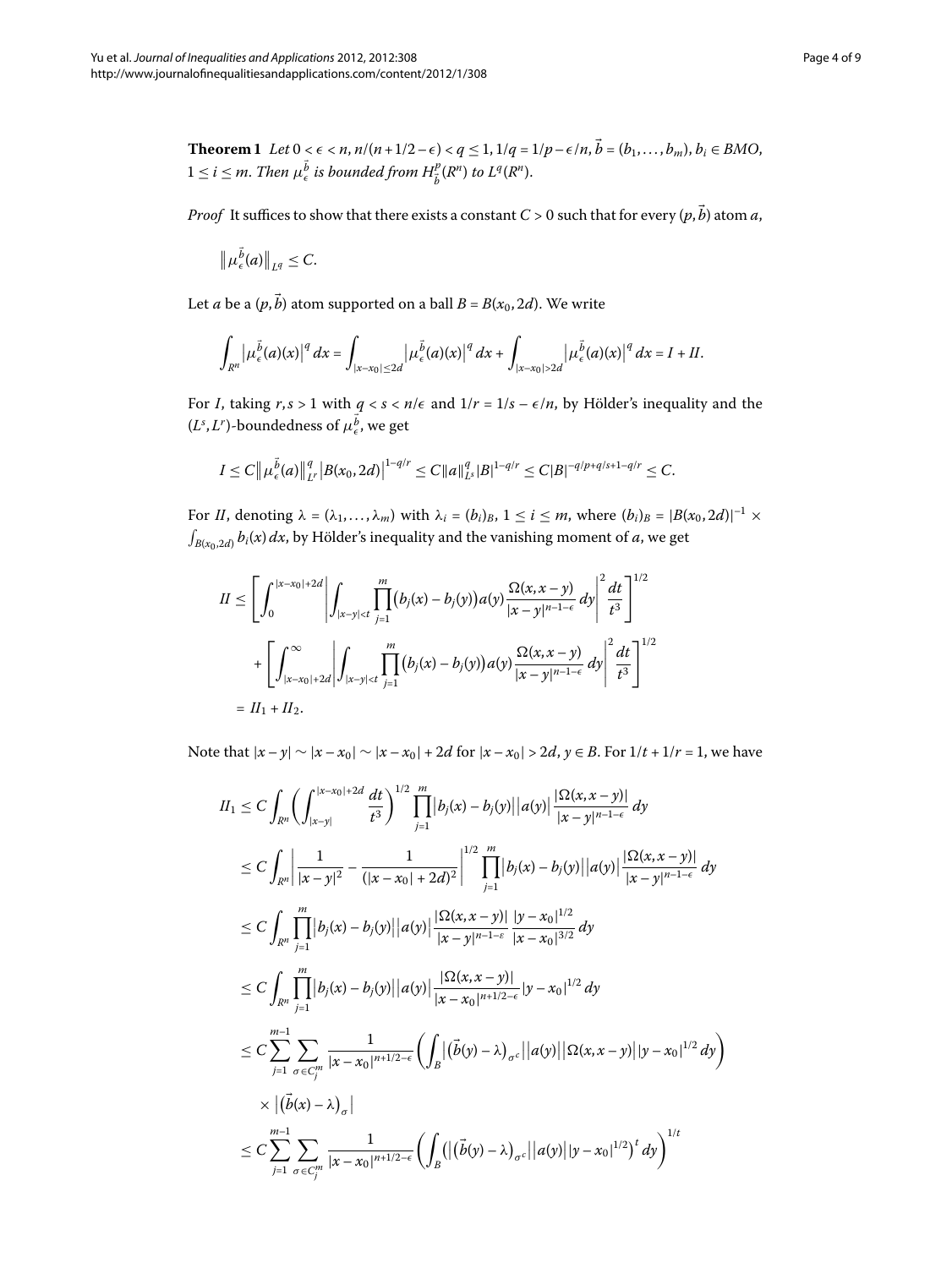$$
\times \left( \int_{B} \left( \left| \Omega(x, x - y) \right| \right)^{r} dy \right)^{1/r} \left| (\vec{b}(x) - \lambda)_{\sigma} \right|
$$
  
\n
$$
\leq C \sum_{j=1}^{m-1} \sum_{\sigma \in C_{j}^{m}} \frac{d^{n(1-1/p+1/t+1/r+1/2n)}}{|x - x_{0}|^{n+1/2-\epsilon}} \|\vec{b}_{\sigma}c\|_{BMO} \cdot \|\Omega\|_{L^{\infty} \times L^{r}} \left| (\vec{b}(x) - \lambda)_{\sigma} \right|
$$
  
\n
$$
\leq C \sum_{j=1}^{m-1} \sum_{\sigma \in C_{j}^{m}} \frac{d^{n(1/p+1/t+1/r+1/2n)}}{|x - x_{0}|^{n+1/2-\epsilon}} \|\vec{b}_{\sigma}c\|_{BMO} \left| (\vec{b}(x) - \lambda)_{\sigma} \right|,
$$

so we have

$$
\sum_{k=1}^{\infty} \int_{2^{k+1} d \ge |x-x_0| > 2^k d} \left| \sum_{j=1}^{m-1} \sum_{\sigma \in C_j^m} \frac{d^{n(-1/p+1/t+1/r+1/2n)}}{|x-x_0|^{n+1/2-\epsilon}} \right| \vec{b}_{\sigma^c} \|_{BMO} (\vec{b}(x) - \lambda)_{\sigma} \right|^q dx
$$
  
\n
$$
\le C \sum_{j=1}^{m-1} \sum_{\sigma \in C_j^m} \| \vec{b}_{\sigma^c} \|_{BMO}^q \sum_{k=1}^{\infty} \int_{C_k} \left( \frac{d^{n(1-1/p+1/2n)}}{|x-y|^{n+1/2-\epsilon}} \right)^q |(\vec{b}(x) - \lambda)_{\sigma}|^q dx
$$
  
\n
$$
\le C \sum_{j=1}^{m-1} \sum_{\sigma \in C_j^m} \| \vec{b}_{\sigma^c} \|_{BMO}^q \sum_{k=1}^{\infty} \left( \frac{d^{qn(1+1/2n-1/q-\delta/n)}}{|2^k d|^{q(n+1/2-\epsilon)}} \right) (2^k d)^n
$$
  
\n
$$
\times \left( \frac{1}{|2^k B|} \int_{2^k B} |(\vec{b}(x) - \lambda)_{\sigma}| dx \right)^q
$$
  
\n
$$
\le C \sum_{k=1}^{\infty} k^q 2^{-k(q(n+1/2-\epsilon)-n)} \| \vec{b} \|_{BMO}^q
$$
  
\n
$$
\le C \|\vec{b}\|_{BMO}^q.
$$

For  $II_2$ , we can obtain

$$
II_{2} = \int_{R^{n}} \left( \int_{|x-x_{0}|+2d}^{\infty} \frac{dt}{t^{3}} \right)^{1/2} \left| \prod_{j=1}^{m} (b_{j}(x)-b_{j}(y)) a(y) \frac{\Omega(x,x-y)}{|x-y|^{n-1-\epsilon}} dy \right|
$$
  
\n
$$
\leq C \left| \int_{R^{n}} \prod_{j=1}^{m} (b_{j}(x)-b_{j}(y)) a(y) \right| \frac{\Omega(x,x-y)}{|x-y|^{n-1-\epsilon}} - \frac{\Omega(x,x)}{|x|^{n-1-\epsilon}} dy \right| \frac{1}{|x-x_{0}|+2d}
$$
  
\n
$$
\leq C \int_{R^{n}} \prod_{j=1}^{m} |b_{j}(x)-b_{j}(y)| |a(y)| \left| \frac{\Omega(x,x-y)}{|x-y|^{n-\epsilon}} - \frac{\Omega(x,x)}{|x|^{n-\epsilon}} \right| dy
$$
  
\n
$$
\leq C \sum_{j=1}^{m-1} \sum_{\sigma \in C_{j}^{m}} |(\vec{b}(x)-\lambda)_{\sigma}| \int_{B} |(\vec{b}(y)-\lambda)_{\sigma}||a(y)| \left| \frac{\Omega(x,x-y)}{|x-y|^{n-\epsilon}} - \frac{\Omega(x,x)}{|x|^{n-\epsilon}} \right| dy.
$$

Thus, by Lemma 3, we have

$$
\left\{\sum_{k=1}^{\infty}\int_{2^{k+1}d\geq |x-x_0|>2^kd}|H_2|^q dx\right\}^{1/q}
$$
  

$$
\leq C\left\{\sum_{j=1}^{m-1}\sum_{\sigma\in C_j^m}\sum_{k=1}^{\infty}\int_{C_k}|\left(\vec{b}(x)-\lambda\right)_{\sigma}|^q\right\}
$$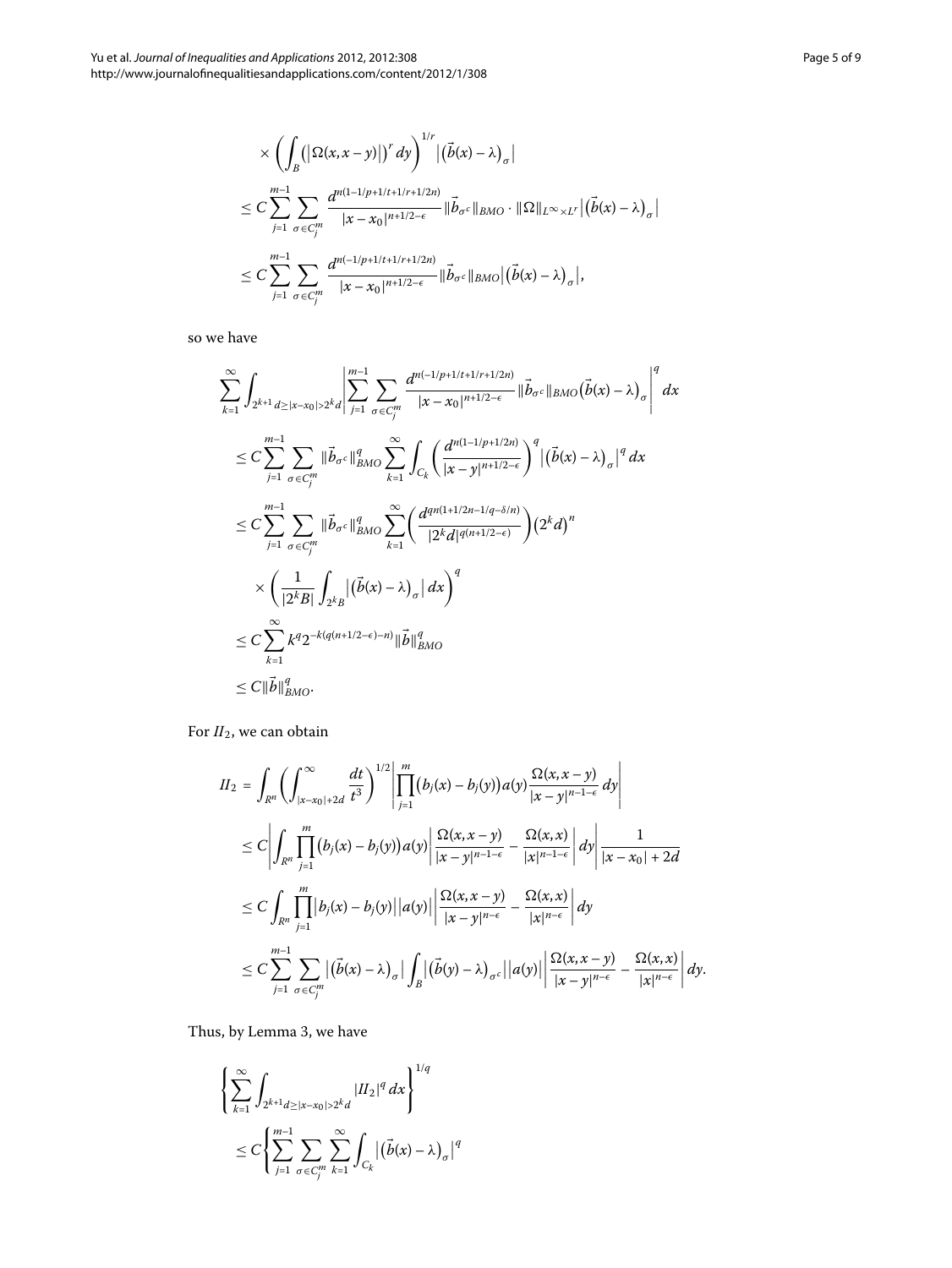$$
\times \left| \int_{B} |(\vec{b}(y) - \lambda)_{\sigma^c}||a(y)|| \frac{\Omega(x, x - y)}{|x - y|^{n - \epsilon}} - \frac{\Omega(x, x)}{|x|^{n - \epsilon}} dy \right|^q dx \right|^{1/q}
$$
\n
$$
\leq C \sum_{j=1}^{m-1} \sum_{\sigma \in C_j^m} \sum_{k=1}^{\infty} \int_{B} |(\vec{b}(y) - \lambda)_{\sigma^c}||a(y)|
$$
\n
$$
\times \left( \int_{C_k} |(\vec{b}(x) - \lambda)_{\sigma}|^q \left| \frac{\Omega(x, x - y)}{|x - y|^{n - \epsilon}} - \frac{\Omega(x, x)}{|x|^{n - \epsilon}} \right|^q dx \right)^{1/q} dy
$$
\n
$$
\leq C \sum_{j=1}^{m-1} \sum_{\sigma \in C_j^m} \sum_{k=1}^{\infty} |2^{k+1}B|^{1/q - 1/r} ||\vec{b}_{\sigma}||_{BMO}
$$
\n
$$
\times \int_{B} |(\vec{b}(y) - \lambda)_{\sigma^c}||a(y)|| \left( \int_{C_k} \left| \frac{\Omega(x, x - y)}{|x - y|^{n - \epsilon}} - \frac{\Omega(x, x)}{|x|^{n - \epsilon}} \right|^r dx \right)^{1/r} dy
$$
\n
$$
\leq C \sum_{j=1}^{m-1} \sum_{\sigma \in C_j^m} \sum_{k=1}^{\infty} |2^{k+1}d|^{n(1/q - 1/r)} |2^k d|^{n/r - (n - \epsilon)} ||\vec{b}_{\sigma}||_{BMO} \int_{B} |(\vec{b}(y) - \lambda)_{\sigma^c}||a(y)|
$$
\n
$$
\times \left\{ \frac{|y|}{|2^k d|} + \int_{|y|/|2^{k+1}d| < \delta < |y|/2^k d|} \frac{\omega_r(\delta)}{\delta} d\delta \right\} dy
$$
\n
$$
\leq C \sum_{j=1}^{m-1} \sum_{\sigma \in C_j^m} \sum_{k=1}^{\infty} |2^k d|^{n/q - n/r} |2^k d|^{n/r - (n - \epsilon + 1/2)} ||\vec{b}_{\sigma}||_{BMO}
$$
\n
$$
\times \int_{B} |(\vec{b}(y)
$$

<span id="page-5-0"></span>This finishes the proof of Theorem 1[.](#page-3-0)

**Theorem 2** Let  $0 < \epsilon < n$ ,  $0 < p < \infty$ ,  $1 < q_1$ ,  $q_2 < \infty$ ,  $1/q_1 - 1/q_2 = \epsilon/n$ ,  $n(1 - 1/q_1) \le \alpha <$  $n(1 - 1/q_1) + 1/2 + \epsilon$  and  $b_i \in BMO(R^n)$ ,  $1 \le i \le m$ ,  $b = (b_1, ..., b_m)$ . Then  $\mu_{\epsilon}^b$  is bounded  $f$ rom  $H\dot{K}_{q_1,\vec{b}}^{\alpha,p}(R^n)$  to  $\dot{K}_{q_2}^{\alpha,p}(R^n).$ 

*Proof* Let  $f \in H\dot{K}_{q,\vec{b}}^{\alpha,p}(R^n)$  and  $f(x) = \sum_{j=-\infty}^{\infty} \lambda_j a_j(x)$  be the atomic decomposition for  $f$  as in Definition 3. We write

$$
\|\mu_{\epsilon}^{\vec{b}}(f)(x)\|_{\dot{K}_{q_2}^{\alpha,p}}^p
$$
\n
$$
\leq \sum_{k=-\infty}^{\infty} 2^{k\alpha p} \left( \sum_{j=-\infty}^{k-3} |\lambda_j| \|\mu_{\epsilon}^{\vec{b}}(a_j)(x)\chi_k\|_{L^{q_2}} \right)^p
$$
\n
$$
+ \sum_{k=-\infty}^{\infty} 2^{k\alpha p} \left( \sum_{j=k-2}^{\infty} |\lambda_j| \|\mu_{\epsilon}^{\vec{b}}(a_j)(x)\chi_k\|_{L^{q_2}} \right)^p
$$
\n
$$
= J + JJ.
$$

 $\Box$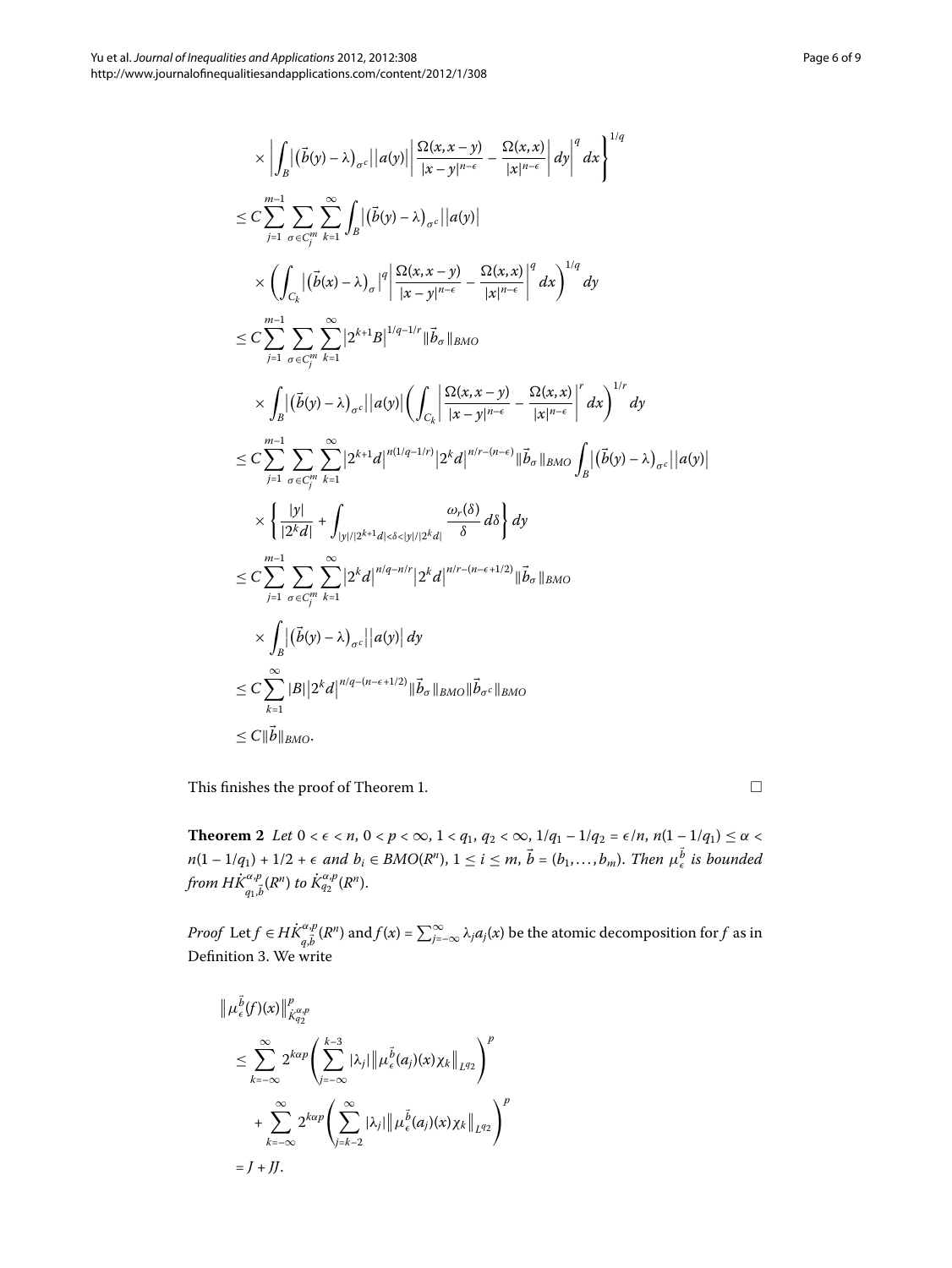For *JJ*, by the  $(L^{q_1}, L^{q_2})$ -boundedness of  $\mu_{\epsilon}^b$ , we get

$$
JJ \leq C \sum_{k=-\infty}^{\infty} 2^{k\alpha p} \left( \sum_{j=k-2}^{\infty} |\lambda_j| \|a_j\|_{L^{q_1}} \right)^p
$$
  
\n
$$
\leq C \sum_{k=-\infty}^{\infty} 2^{k\alpha p} \left( \sum_{j=k-2}^{\infty} |\lambda_j| 2^{-j\alpha} \right)^p
$$
  
\n
$$
\leq \begin{cases} C \sum_{k=-\infty}^{\infty} 2^{k\alpha p} \left( \sum_{j=k-2}^{\infty} |\lambda_j| 2^{-j\alpha p} \right) & 0 < p \leq 1, \\ C \sum_{k=-\infty}^{\infty} 2^{k\alpha p} \left( \sum_{j=k-2}^{\infty} |\lambda_j|^p 2^{-j\alpha p/2} \right) \left( \sum_{j=k-2}^{\infty} 2^{-j\alpha p/2} 2^{p/p'}, & p > 1, \end{cases}
$$
  
\n
$$
\leq \begin{cases} C \sum_{j=-\infty}^{\infty} |\lambda_j|^p \left( \sum_{k=-\infty}^{j+2} 2^{(k-j)\alpha p} \right) & 0 < p \leq 1, \\ C \sum_{j=-\infty}^{\infty} |\lambda_j|^p \left( \sum_{k=-\infty}^{j+2} 2^{(k-j)\alpha p/2} \right) \left( \sum_{k=-\infty}^{j+2} 2^{(k-j)\alpha p/2} 2^{p/p'}, & p > 1, \end{cases}
$$
  
\n
$$
\leq C \sum_{j=-\infty}^{\infty} |\lambda_j|^p \leq C ||f||_{HK_{q_1b}^{\alpha,p}}^p.
$$

For *J*, let  $x \in B_k \setminus B_{k-1}$ ,  $b^i_j = |B_j|^{-1} \int_{B_j} b_i(x)\,dx$ ,  $1 \leq i \leq m$ ,  $b' = (b^1_j,\ldots,b^m_j),$  we have

$$
\mu_{\epsilon}^{\vec{b}}(a_j)(x) = \left(\int_0^{\infty} \left| \int_{|x-y| < t} \prod_{i=1}^m (b_i(x) - b_i(y)) \frac{\Omega(x, x - y)}{|x - y|^{n-1 - \epsilon}} a_j(y) dy \right|^2 \frac{dt}{t^3} \right)^{1/2}
$$
  
\n
$$
= \left(\int_0^{|x| + 2^j} \left| \int_{|x - y| < t} \prod_{i=1}^m (b_i(x) - b_i(y)) \frac{\Omega(x, x - y)}{|x - y|^{n-1 - \epsilon}} a_j(y) dy \right|^2 \frac{dt}{t^3} \right)^{1/2}
$$
  
\n
$$
+ \left(\int_{|x| + 2^j}^{\infty} \left| \int_{|x - y| < t} \prod_{i=1}^m (b_i(x) - b_i(y)) \frac{\Omega(x, x - y)}{|x - y|^{n-1 - \epsilon}} a_j(y) dy \right|^2 \frac{dt}{t^3} \right)^{1/2}
$$
  
\n
$$
= G + H.
$$

For *G*, noting that  $y \in B_j$ ,  $x \in B(0, 2^k) \setminus B(0, 2^{k-1})$ ,  $j \le k-3$ , we know  $|x-y| \sim |x| \sim |x| + 2^j$ . Then, similar to the proof of Theorem 1, we obtain

$$
G \leq C \int_{B_j} \left| \int_{|x-y|}^{|x|+2j} \frac{dt}{t^3} \right|^{1/2} \prod_{i=1}^m |b_i(x) - b_i(y)| \frac{|\Omega(x, x-y)||a_j(y)|}{|x-y|^{n-1-\epsilon}} dy
$$
  
\n
$$
\leq \int_{B_j} \left| \frac{1}{|x-y|^2} - \frac{1}{(|x|+2i)^2} \right|^{1/2} \prod_{i=1}^m |b_i(x) - b_i(y)| \frac{|\Omega(x, x-y)||a_j(y)|}{|x-y|^{n-1-\epsilon}} dy
$$
  
\n
$$
\leq C 2^{j(1/2+\epsilon)} \int_{B_j} \frac{1}{|x|^{n+1/2}} \prod_{i=1}^m |b_i(x) - b_i(y)| |\Omega(x, x-y)| |a_i(y)| dy
$$
  
\n
$$
\leq C \frac{2^{j(1/2+\epsilon)}}{|x|^{n+1/2}} \sum_{i=0}^m \sum_{\sigma \in C_i^m} |(\vec{b}(x) - \vec{b})_{\sigma}| \int_{B_j} |\Omega(x, x-y)| |a_j(y)| |(\vec{b}(y) - \vec{b})_{\sigma^c}| dy
$$
  
\n
$$
\leq C \frac{2^{j(1/2+\epsilon)}}{|x|^{n+1/2}} \sum_{j=1}^{m-1} \sum_{\sigma \in C_j^m} ( \int_{B_j} (|(\vec{b}(y) - \vec{b})_{\sigma^c}|a_j(y)|)^t dy )^{1/t}
$$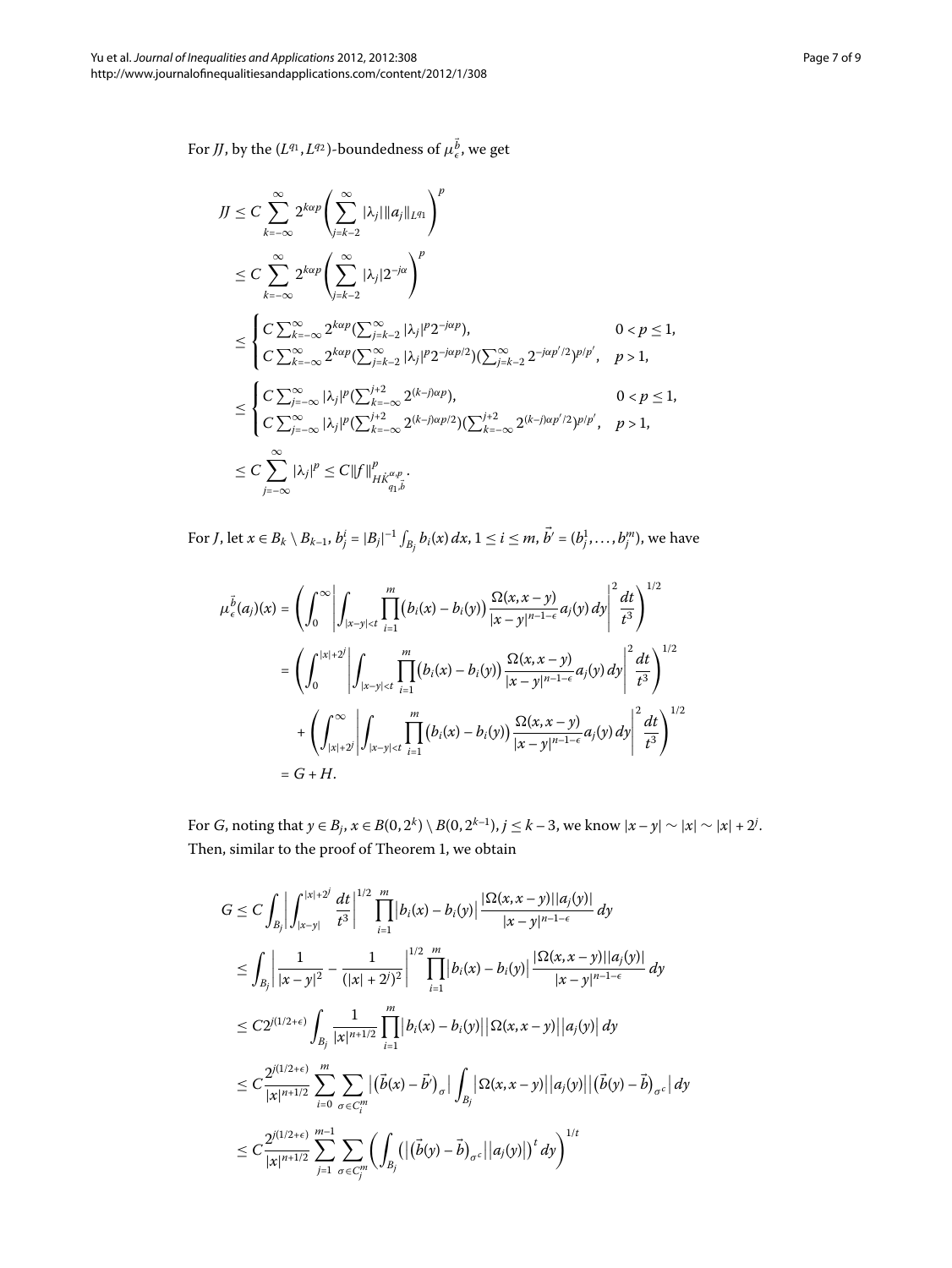$$
\times \left( \int_{B} (|\Omega(x, x - y)|)^{r} dy \right)^{1/r} |(\vec{b}(x) - \vec{b}')_{\sigma}|
$$
\n
$$
\leq C \frac{2^{j(1/2 + \epsilon + n(1/t + 1/r - 1/q_{1} - \alpha))}}{|x|^{n+1/2}} \sum_{i=0}^{m} \sum_{\sigma \in C_{i}^{m}} ||\vec{b}_{\sigma}(\sinh(\vec{b}(x) - \vec{b}')_{\sigma}|,
$$
\n
$$
H \leq \left( \int_{|x| \neq j}^{\infty} \left| \int_{|x-y| < t} \prod_{i=1}^{m} (b_{i}(x) - b_{i}(y)) \right| \frac{\Omega(x - y, x)}{|x - y|^{n-1 - \epsilon}} - \frac{\Omega(x, x)}{|x|^{n-1 - \epsilon}} |a_{j}(y) dy|^{2} \frac{dt}{t^{3}} \right)^{1/2}
$$
\n
$$
\leq \int_{B_{j}} \frac{1}{|x| + 2^{j}} \left| \frac{\Omega(x - y, x)}{|x - y|^{n-1 - \epsilon}} - \frac{\Omega(x, x)}{|x|^{n-1 - \epsilon}} \right| \prod_{i=1}^{m} |b_{i}(x) - b_{i}(y)| |a_{j}(y)| dy
$$
\n
$$
\leq C \frac{1}{|x| + 2^{j}} \sum_{i=0}^{m} \sum_{\sigma \in C_{i}^{m}} |(\vec{b}(x) - \vec{b}')_{\sigma}| \int_{B_{j}} \left| \frac{\Omega(x - y, x)}{|x - y|^{n-1 - \epsilon}} - \frac{\Omega(x, x)}{|x|^{n-1 - \epsilon}} |a_{j}(y)| |(\vec{b}(y) - \vec{b})_{\sigma} \epsilon| dy \right|
$$
\n
$$
\leq C \frac{1}{|x| + 2^{j}} \sum_{i=0}^{m} \sum_{\sigma \in C_{i}^{m}} |(\vec{b}(x) - \vec{b}')_{\sigma}| \left( \int_{B_{j}} \left| \frac{\Omega(x - y, x)}{|x - y|^{n-1 - \epsilon}} - \frac{\Omega(x, x)}{|x|^{n-1 - \epsilon}} \right|^{r} dy \right)^{1/r}
$$
\n
$$
\times \left( \int_{B_{j}} (|a_{j}(y)| |(\vec{b}(y) - \vec{b})_{\sigma c})^{
$$

thus

$$
\|\mu_{\epsilon}^{b}(a_{j})\chi_{k}\|_{L^{q_{2}}}
$$
\n
$$
\leq C2^{j(1/2+\epsilon+n(1-1/q_{1}-\alpha))}\sum_{i=0}^{m}\sum_{\sigma\in C_{i}^{m}}\|\vec{b}_{\sigma^{c}}\|_{BMO}\left[\int_{C_{k}}\left(|x|^{-(n+1/2)}|\left(\vec{b}(x)-\vec{b}'\right)_{\sigma}|\right)^{q_{2}}\right]^{1/q_{2}}
$$
\n
$$
+C2^{jn(1-1/q_{1}-\alpha)}\sum_{i=0}^{m}\sum_{\sigma\in C_{i}^{m}}\|\vec{b}_{\sigma^{c}}\|_{BMO}\left[\int_{C_{k}}\left(|x|^{-1}|\left(\vec{b}(x)-\vec{b}'\right)_{\sigma}|\right)^{q_{2}}\right]^{1/q_{2}}
$$
\n
$$
\leq C2^{j(1/2+\epsilon+n(1-1/q_{1})-\alpha)+kn(1/q_{1}-\epsilon/n-1)}\|\vec{b}\|_{BMO}
$$
\n
$$
+C2^{jn(1-1/q_{1}-\alpha)+kn(1/q_{1}-\epsilon/n-1/n)}\|\vec{b}\|_{BMO}.
$$

For the sake of simplicity, we denote

*W*(*j*, *k*)  $= 2^{j(1/2+\epsilon+n(1-1/q_1)-\alpha)+kn(1/q_1-\epsilon/n-1)}$  $+2^{jn(1-1/q_1-\alpha)+kn(1/q_1-\epsilon/n-1/n)},$ 

then

$$
\|\mu_{\epsilon}^{\vec{b}}(a_j)\chi_k\|_{L^{q_2}}\leq C\|\vec{b}\|_{BMO}W(j,k),
$$